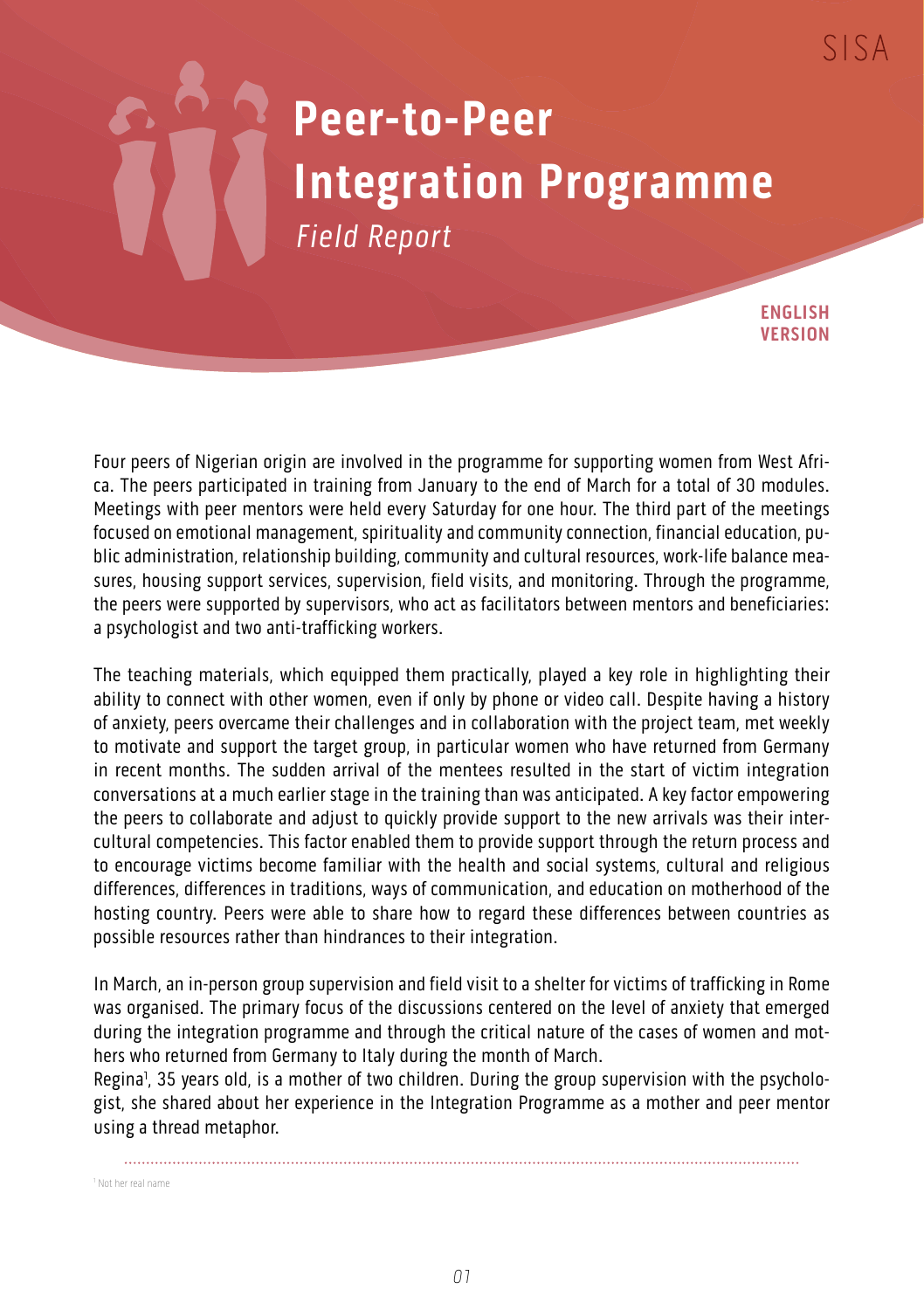'Just as thread is important in bonding other threads and creating a fabric or knit, so our group must remain bound to create an opportunity for women who have experienced trafficking. Only together, just talking and confronting ourselves, can we listen to the anxiety, fear, and uncertainty of these mothers who dreamed of a future in northern Europe for them and for their children. Now they have to go back and start from the beginning, without knowing where to go, what to do, and who will really help them. They are confused, change their minds constantly, sometimes it may seem useless to help them. But they only have this organisation and only us to ask for help. A meaningful bond is a bond that creates trust, hope and a new future.' (Regina, Italy)

The participation of the peers in the training was consistent. At the end of April, the second cycle of training will end with an in-person debriefing meeting and a workshop in which a course evaluation for the peer mentors will be administered.

Currently, 12 women ranging from 22 to 40 years of age were assisted in the Peer-to-Peer Integration Programme. Three women from Regensburg and Munich were assisted by three peer mentors in their forced or voluntary return to Italy and one of them, which Regina directly supported, was hosted by the Association Comunità Papa Giovanni XXIII with her two children, one of whom is disabled.

When Regina was hosted in a family-house belonging to the Association Pope John XXIII, she was pregnant and terrified by the threats of voodoo. Through the hospitality and maternity support she received while living there, Regina managed to overcome the trauma. Today, Regina has the strength and tenacity to be a support to other women who are hosted in the family-house. Regina is supporting O., a Nigerian mother who returned to Italy with a disabled child, the operators and peer mentors are working with the social workers from Vicenza, Caritas of Vicenza and Cooperative Eco Rinascere, which takes care of disabled people. In addition, the operators and Regina have started a discussion with Save the Children to activate a motherhood support project for O. This networking was a very relevant experience for the peer mentor and mentee.

**The training, counselling and the assistance rendered are effective in strengthening the life skills of mentors participating in this programme, providing an opportunity to overcome uncertainties through the phase of empowerment that they experience. The Peer-to-Peer Integration Programme has also been an effective and timely support tool for women returning to Italy from northern Europe.** With the help of the organizations that met them when they arrived in Italy for the first time or even NGOs and social services that welcome them and their children today, they have found the motivation needed to start a new path toward integration.

> Written by Irene Ciambezi and Enkolina Shqau (Associazione Comunità Papa Giovanni XXIII, April 2022)

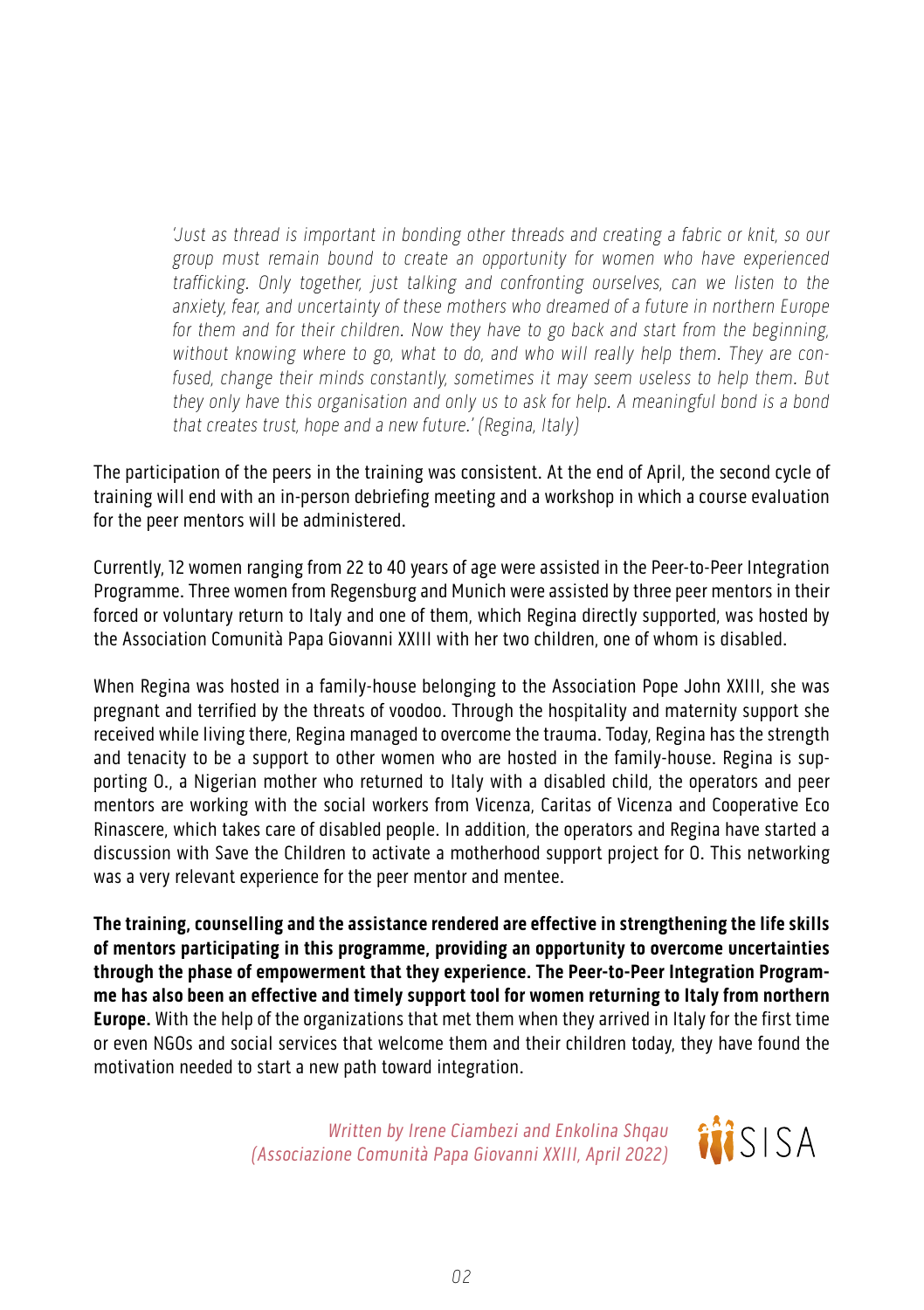## **Programma d'integrazione Peer-to-Peer**

Rapporto sul campo

**VERSIONE ITALIANA**

 $SISA$ 

Quattro mentori di origine nigeriana sono state coinvolte nel programma di supporto a donne dell'Africa occidentale. Le quattro peer sono state formate da gennaio 2022 a fine marzo per un totale di 30 moduli. Gli incontri con le peer si sono tenuti ogni sabato per un'ora. Questa terza parte delle formazioni è stata incentrata sulla gestione emotiva, la spiritualità e le connessioni con la comunità, l'educazione finanziaria, la pubblica amministrazione, la costruzione di relazioni, la comunità e le risorse culturali, le misure di conciliazione tra lavoro e vita privata, la supervisione, le visite sul campo, il monitoraggio. Grazie al programma, le peer sono state a loro volta supportate da supervisori, che agiscono come facilitatori tra le mentori e le beneficiarie: una psicologa e due operatrici antitratta.

I materiali didattici, di cui nella pratica sono state dotate, hanno giocato un ruolo fondamentale nel mettere in evidenza la loro capacità di mettersi in contatto con altre donne anche se solo per telefono o videochiamata. Pur avendo un vissuto storico di ansia, le peer hanno affrontato positivamente le loro sfide e, in collaborazione con il team del progetto, settimanalmente, si sono incontrate per motivare e sostenere il gruppo target, in particolare le donne che sono tornate dalla Germania negli ultimi mesi. Il loro arrivo improvviso ha portato come risultato l'inizio delle conversazioni per l'integrazione delle vittime in una fase molto più precoce della formazione di quanto previsto. Un altro fattore chiave che ha consentito alle mentori di collaborare e adattarsi nell'offrire tempestivamente sostegno alle nuove arrivate sono state le competenze interculturali. Questo fattore ha permesso loro di offrire supporto attraverso il processo di rimpatrio e di incoraggiare le vittime a familiarizzare con i sistemi sanitari e sociali, le differenze culturali e religiose, modi di comunicazione, educazione alla maternità del paese ospitante. Le peer sono state in grado di condividere come considerare queste differenze tra paesi come possibili risorse piuttosto che come ostacoli alla loro integrazione.

A marzo a Roma, è stata organizzata una supervisione di gruppo in presenza e una visita sul campo in una casa rifugio per vittime della tratta. L'attenzione della discussione è stata principalmente centrata sul livello di ansia emerso durante il programma di integrazione e la criticità dei casi di donne e madri tornate dalla Germania in Italia durante il mese di marzo.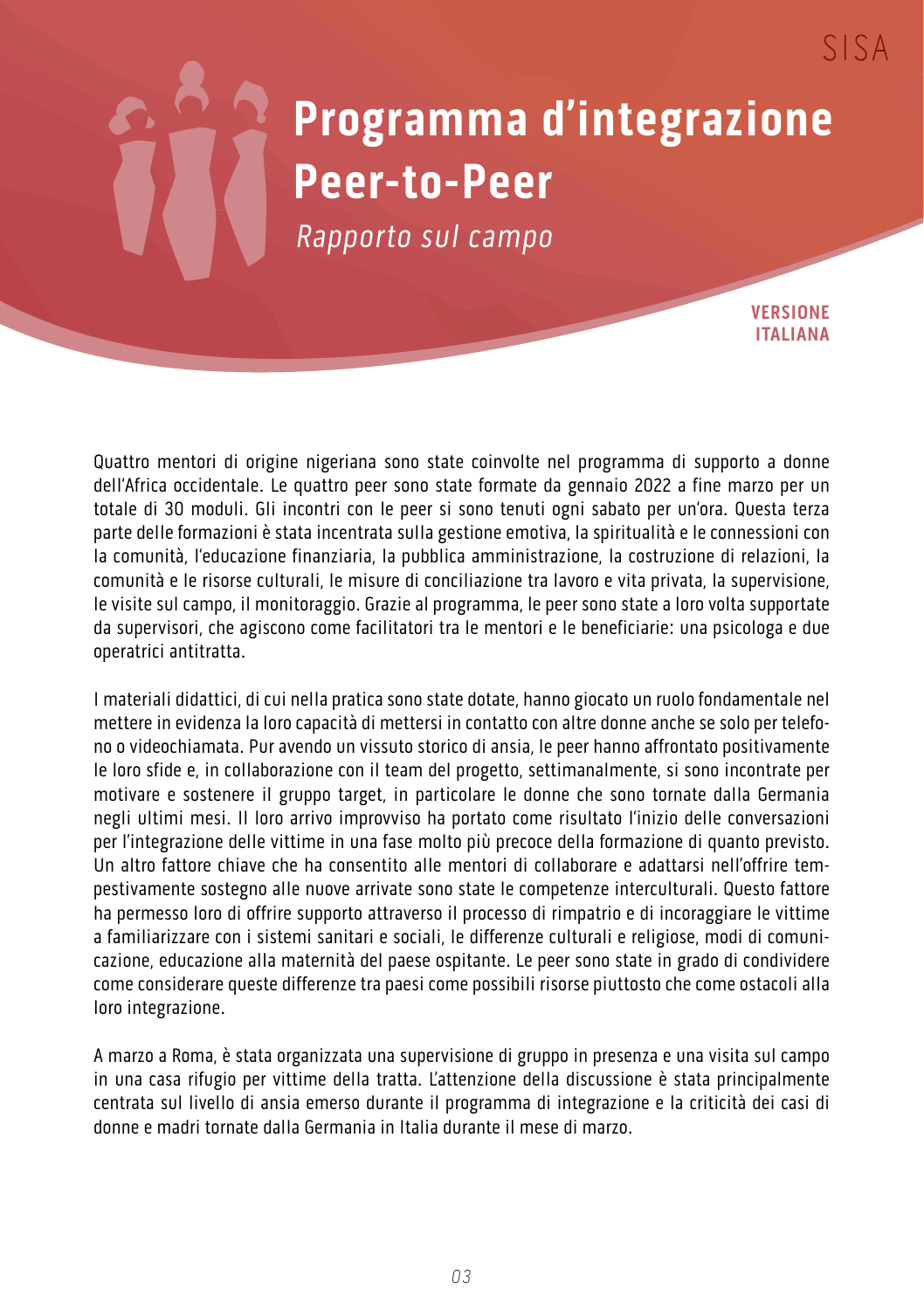Regina<sup>1</sup>, 35 anni, è madre di due figli. Durante la supervisione di gruppo con la psicologa del team, ha condiviso la sua esperienza nel programma di integrazione come madre e peer mentor usando la metafora del filo.

> «Come il filo è importante per legarsi insieme agli altri fili e creare un tessuto o una maglia, così il nostro gruppo deve restare legato per creare una opportunità alle donne che hanno fatto esperienza della tratta. Solo insieme, solo parlando e confrontandoci, possiamo ascoltare l'ansia, la paura, la incertezza di queste madri che hanno sognato un futuro nel nord Europa per loro e per i loro figli. Ora devono tornare indietro e ricominciare da capo, senza sapere dove andare, cosa fare, e chi le aiuterà davvero. Sono confuse, cambiano costantemente le loro idee, a volte può sembrare inutile aiutarle. Ma hanno solo questa organizzazione e solo noi per chiedere aiuto. Un legame significativo è un legame che crea fiducia, speranza e un nuovo futuro». (Regina, Italia)

La partecipazione delle peer alla formazione è stata costante. Alla fine di aprile, il secondo ciclo di formazione si concluderà con un incontro di debriefing in presenza e un workshop in cui sarà amministrato un test di valutazione del corso per le peer.

Attualmente il numero di vittime assistite nel Programma di Integrazione Peer-to-Peer è di 12 donne di età compresa tra i 22 e i 40 anni. Tre donne provenienti da Ratisbona e da Monaco sono state assistite da 3 tutor alla pari nel loro ritorno forzato o volontario in Italia e una di loro, supportata direttamente da Regina, è stata ospitata dall'Associazione Comunità Papa Giovanni XXIII con i suoi due figli, uno dei quali è disabile.

Quando Regina fu ospitata in una casa-famiglia appartenente all'Associazione Papa Giovanni XXIII, era incinta e terrorizzata dalle minacce del voodoo. Grazie all'ospitalità e al sostegno alla maternità che ha ricevuto mentre viveva lì, Regina è riuscita a superare il trauma. Oggi Regina ha la forza e la tenacia per essere un supporto ad altre donne che sono ospitate nella casa-famiglia. Regina sta sostenendo O., una madre nigeriana tornata in Italia con un figlio disabile, le operatrici e le peer stanno collaborando con le assistenti sociali di Vicenza, la Caritas di Vicenza e la Cooperativa Eco Rinascere, che si prende cura di persone con disabilità. Inoltre, le operatrici e Regina hanno iniziato un confronto con Save the Children per attivare per O. un progetto di sostegno alla maternità. Questa rete è stata un'esperienza molto rilevante per la mentore e la donna supportata.

La formazione, la consulenza e l'assistenza fornite sono efficaci nel rafforzare le competenze di vita delle mentori che partecipano a questo programma, dando loro l'opportunità di superare le incertezze nella fase di empowerment che stanno sperimentando. Il Programma di Integrazione Peer-to-Peer è anche stato uno strumento di supporto efficace e tempestivo per le donne che ritornano in Italia

1 Non è il suo vero nome